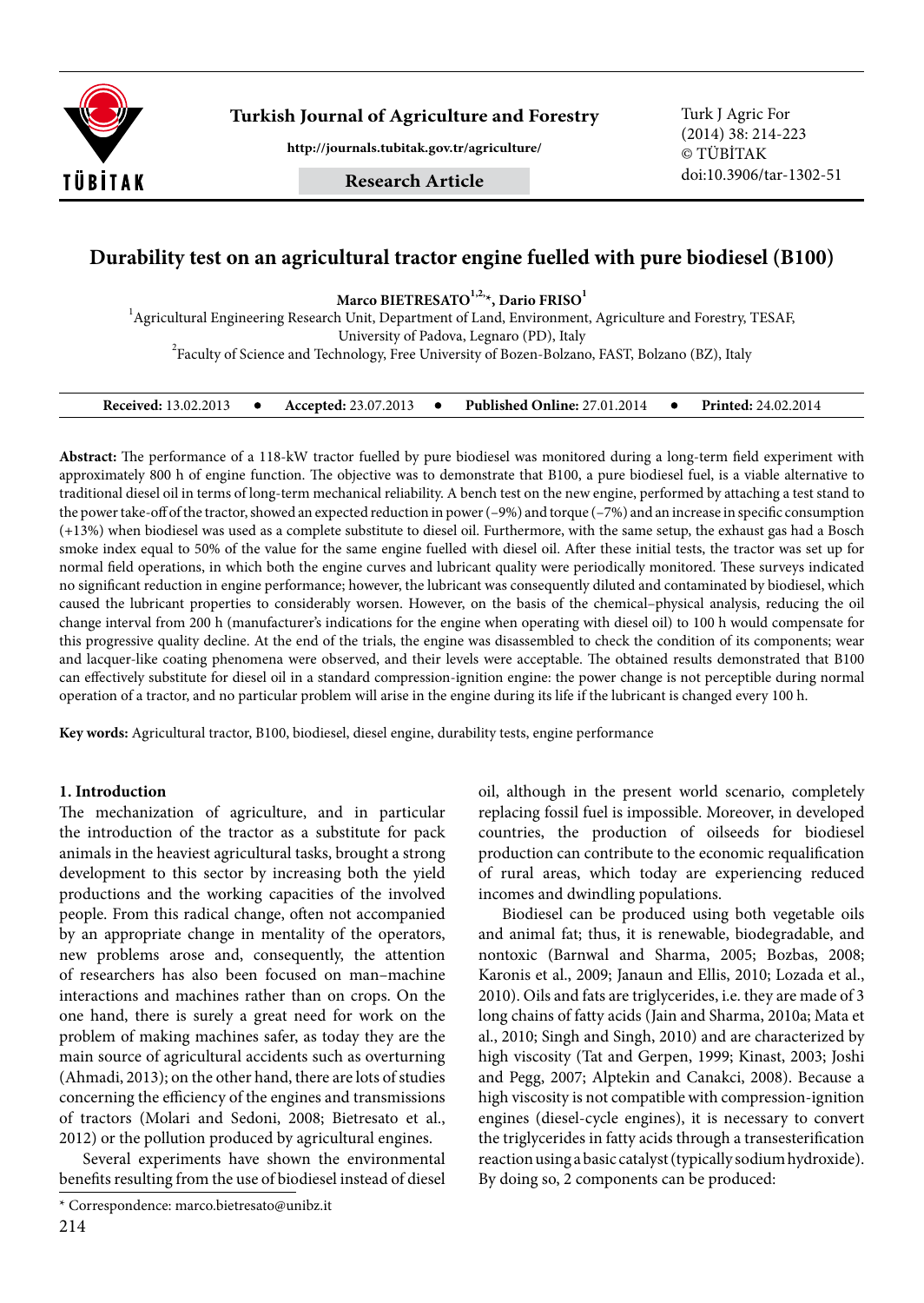• an ester (methyl or ethyl ester, depending on the involved reagents), usable as a fuel for compressionignition engines and having a viscosity similar to (or slightly greater than) diesel oil, commonly called "biodiesel" for this reason;

• glycerol (or glycerin), denser than the previous substance and therefore easily separable by sedimentation.

When biodiesel burns in compression-ignition engines, it produces pollutants that are less harmful to human health (Lin and Lin, 2006; Mamat et al., 2009) and to the environment than traditional diesel oil (particularly referring to particulates and carbon dioxide). Moreover, the engine thermal efficiency does not change and can even improve slightly (Murillo et al., 2007; Raheman and Ghadge, 2007; Szybist et al., 2007; Haşimoğlu et al., 2008; Nabi et al., 2009; Qi et al., 2009; Ryu, 2010; Aybek et al., 2011); however, engine power is reduced (Özkan et al., 2005; Nabi et al., 2009; Qi et al., 2009; Altun, 2011) due to biodiesel lower calorific value and higher viscosity (Szybist et al., 2007; Haşimoğlu et al., 2008). In fact, the viscosity of biodiesel is extremely high at 25 °C, reaching up to 1.6 times the diesel oil viscosity up to 40 °C (Tesfa et al., 2010). In particular, the higher viscosity is responsible for the considerable alterations in the engine fuelling because it causes higher fuel pump head losses and hence lower fuel flow rates and a worse pulverization of the injected fuel, evident from the lower Sauter mean diameter of the fuel drops (Tesfa et al., 2010). Technically speaking, all these effects result in longer delays in fuel ignition (Xue et al., 2011) and change the heat release rate curve, the pressure curve, and the exhaust gas temperature (Utlu and Koçak, 2008; Aydin and Bayindir, 2010; Xue et al., 2011). As a consequence, the brake specific fuel consumption (BSFC) increases (Ramadhas et al., 2004, 2005; Özkan et al., 2005; Haşimoğlu et al., 2008; Altun, 2011), though the smokiness lowers to 50% (Utlu and Koçak, 2008; Qi et al., 2009; Pal et al., 2010; Xue et al., 2011) due to the increased availability of oxygen in the biodiesel, which promotes the combustion process and soot oxidation (Qi et al., 2009; Xue et al., 2011). From a technical point of view, the modifications to engines to be powered by biodiesel are minimal if not absent (Meher et al., 2006; Fazal et al., 2011). However, because biodiesel has an oxidant potential greater than that of diesel oil, it can potentially cause greater corrosion (Sgroi et al., 2005; Tsuchiya et al., 2006; Jain and Sharma, 2010b), although the engine wear is similar to that observed when using traditional diesel oil (Dorado, 2003; Khan et al., 2009). Finally, it has solvency properties for several types of polymeric materials, which means it can cause structural degradation (Gonzales Prieto et al., 2008; Trakarnpruk and Porntangjitlikit, 2008; Haseeb et al., 2010).

Regarding the durability of engines fuelled with biodiesel/diesel-oil blends, there have been studies

(Fosseen Manufacturing & Development, 1995; Ortech Corporation, 1995; Graboski and McCormick, 1998; McCormick et al., 2005; Rojas, 2008) where several problems have occurred (injector coking, filter plugging, piston-ring sticking, and engine deposits) when poor blends were used (B20, with 20% biodiesel); however, in other durability field tests, no particular problems occurred apart from filter plugging and injector coking, and engine wear was standard (Chase et al., 2000; Kearney and Benton, 2002; Proc et al., 2006). In these cases, B20, B50, and B100 blends were used.

The aim of this study was to perform an 800–h durability field test on a compression-ignition engine normally used in a medium to high-powered agricultural tractor (118 kW), fuelled by pure biodiesel (B100). The general conditions of the engine during the test were verified indirectly by monitoring its performance over time. Power, torque, and BSFC curves were periodically measured via an engine test stand comparing to corresponding curves of a new engine. Other direct verifications were performed: the chemical composition of the lubricating oil was analyzed at stated time intervals and before every change, and the surface conditions of the many mechanical components of the engine were checked at the end of the durability test and after the engine was completely disassembled.

### **2. Materials and methods**

The experiment was performed on an engine with the characteristics reported in Table 1 and included many tests depending on the elapsed time:

• At the beginning of the experimental activities (1st phase), the performance curves (power, torque, and BSFC) and the smokiness of the same engine alternatively fuelled with diesel oil and with biodiesel were recorded; the equipment included a hydraulic mobile test (Table 2) attached to the power take-off (PTO) of the tractor; a power output extremely close to the power effectively available to the tires was therefore recorded (unlike the SAE protocols prescriptions used by the engine manufacturers to indicate nominal power; according to these protocols the engine is isolated from the rest of the vehicle and without most of the auxiliaries); the fuel pump rack was fully opened in both cases, i.e. the tests began from maximum engine speed and with an increasing brake force to obtain the part-load and full-load curves at a rated engine speed; the BSFC was measured using a chrono-gravimetric method, and the smoke index was measured using a Bosch diesel smoke meter (Table 2).

• During the course of the experiment (2nd phase), the performance of the engine was checked at regular intervals using the same dynamometer and with the same test protocol (fully opened fuel pump rack and dynamometer connected at the PTO); samples of the lubricant (1 L per sampling) were also taken to be analyzed in laboratory.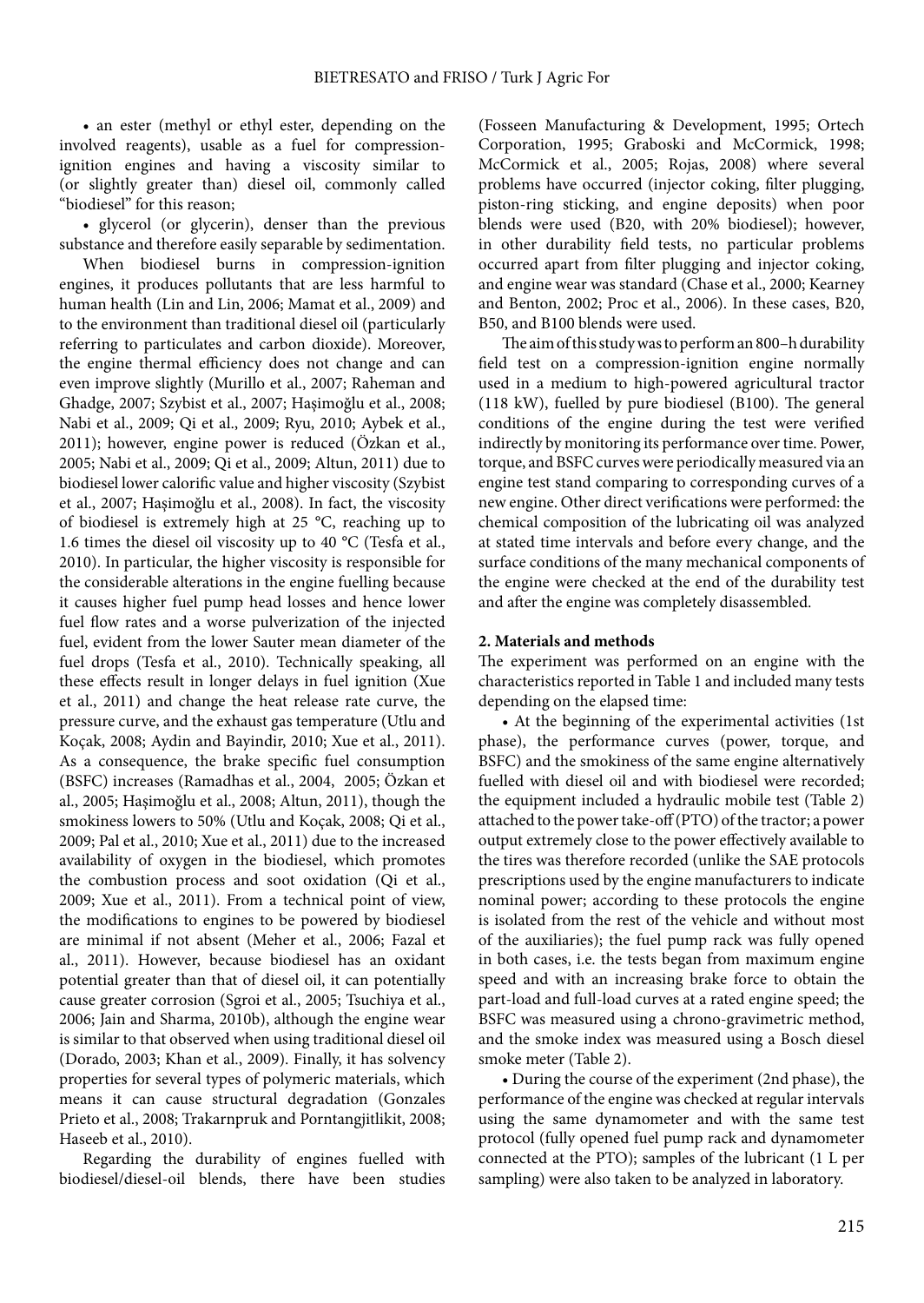### BIETRESATO and FRISO / Turk J Agric For

| Description                  | Unit       | Specifications                                    |
|------------------------------|------------|---------------------------------------------------|
| Manufacturer, type           |            | Fiat 8365.25, turbocharged, with direct injection |
| Cylinders, configuration     | nr         | 6, straight and vertical                          |
| Bore, stroke                 | mm, mm     | 115, 130                                          |
| Total displacement           | $\rm cm^3$ | 8102                                              |
| Volumetric compression ratio |            | 15.5:1                                            |
| Nominal power (SAEJ1995)     | kW         | 118                                               |
| Nominal engine speed         | rpm        | 2200                                              |

#### Table 1. Technical characteristics of the engine used in this study.

#### **Table 2.** Test equipment used in this study.

| Test equipment,<br>manufacturer, model                                                                | Technical specifications                                                                                                                                                                                                                    | Other specifications                                                                                                                                                                                                                                                                                                                                                                                    |
|-------------------------------------------------------------------------------------------------------|---------------------------------------------------------------------------------------------------------------------------------------------------------------------------------------------------------------------------------------------|---------------------------------------------------------------------------------------------------------------------------------------------------------------------------------------------------------------------------------------------------------------------------------------------------------------------------------------------------------------------------------------------------------|
| Hydraulic mobile test stand,<br>M&W Gear (Gibson City, IL,<br>USA), P-400M hydra-gauge<br>dynamometer | • Full scale values:<br>gauge pressure of 14,000 kPa (140 bar)<br>PTO shaft speed of 1400 rpm<br>• Resolution:<br>200 kPa (2 bar)<br>$10$ rpm<br>• Oil operative temperature: 140–180<br>$\mathrm{^{\circ}F}$ (60–82 $\mathrm{^{\circ}C}$ ) | • Manually operated through a hand-wheel acting on a<br>valve which increases the counter pressure on a volumetric<br>pump driven by the tractor PTO (operative fluid: oil);<br>hence, the breaking load on the tractor<br>• Equipped with an internal water-oil radiator for cooling<br>(requires a temporary connection with the water mains)<br>• Provided with a pressure-power (kPa-kW) calculator |
| BSFC measurement equipment                                                                            | $\cdot$ Full scale: 20,000 g<br>$\cdot$ Resolution: 1 g                                                                                                                                                                                     | • Diesel oil tank on a precision balance<br>· Functioning principle: chrono-gravimetric                                                                                                                                                                                                                                                                                                                 |
| Diesel smoke meter, Robert Bosch absorption coefficient (K-value)<br>(Stuttgart, Germany), MED001     | • Ranges:<br>opacity of 0.0%-99.9%,<br>of 0.00–9.99 $m^{-1}$<br>• Resolution:<br>$0.1\%, 0.01 \; \mathrm{m}^{-1}$                                                                                                                           | • Functioning principle: photoelectric measurement of the<br>light reflected by a blackened filter paper                                                                                                                                                                                                                                                                                                |

• At the end of the experiment (3rd phase), the engine was completely disassembled to check the condition of the different mechanical parts.

The biodiesel used during the test was a commercial pure fatty acid methyl-ester (FAME) with a lower heating value of 36.0 MJ kg–1. Its physical–chemical parameters met the requirements of the main EU standard concerning biodiesel fuel for automotive traction (EN 14214:2008; Table 3).

### **3. Results**

Figure 1 shows the performance curves of the engine at the beginning of its operative life, fuelled with diesel oil and then with biodiesel. Figure 2 reports the Bosch smoke index of the exhaust gases at different engine speeds and with the fuel pump rack fully opened, i.e. beginning from the speed corresponding to the maximum power output (2200 rpm), and recorded simultaneously with the

performance curves of the engine fuelled with diesel oil and then with biodiesel.

Figure 3 shows the performance of the same engine fuelled with B100 and recorded after 4, 50, and 180 h of functioning, i.e. at the beginning of its life and after 2 complete substitutions of the lubricant. Figure 4 shows the engine characteristic curves after 4, 630, and 780 h of operation. The relevant values of the engine characteristic curves recorded over the entire observation period of 780 h are shown in Table 4.

The observation period ended after 780 h of engine operation with pure biodiesel, and during this period, the farm tractor was used in typical operations of an agrozootechnical farm (therefore it underwent various operating modes); the objective of this was to reflect normal use of such a tractor and to estimate a realistic lubricant change interval without using a standard cycle (normally used only for homologating a motor with respect to current norms).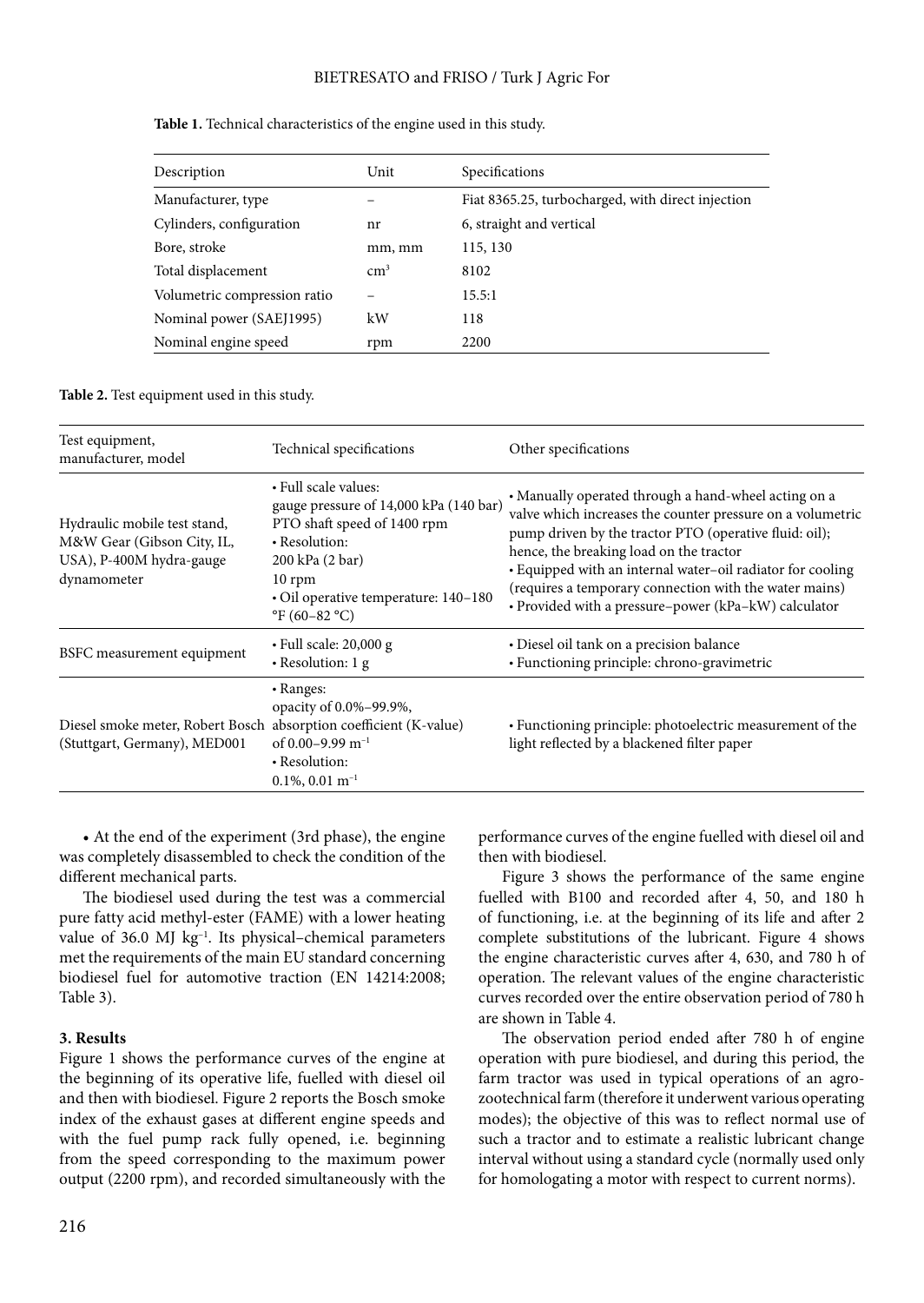| Property                                        | Unit               | Value   | Requirements Test method |                                           | Standard      |
|-------------------------------------------------|--------------------|---------|--------------------------|-------------------------------------------|---------------|
| FAME content                                    | $\%$               | 98.0    | >96.5                    | EN 14103                                  | EN 14214:2008 |
| Density at 15 °C                                | $\text{kg m}^{-3}$ | 882     | 860-900                  | <b>EN ISO 3675</b><br><b>EN ISO 12185</b> | EN 14214:2008 |
| Kinematic viscosity at 40 °C                    | $mm^2 s^{-1}$      | 4.5     | $3.5 - 5.0$              | <b>EN ISO 3104</b>                        | EN 14214:2008 |
| Flash point                                     | °C                 | 107.0   | $\geq 101.0$             | <b>EN ISO 2719</b><br><b>EN ISO 3679</b>  | EN 14214:2008 |
| Pour point                                      | $\rm ^{\circ}C$    | $-14.0$ | $\Omega$                 | ISO 3016                                  | EN 14213:2003 |
| Carbon residue (on 10%<br>distillation residue) | $\%$               | < 0.30  | $\leq 0.30$              | EN ISO 10370                              | EN 14214:2008 |
| Cetane number                                   |                    | 53      | $\geq 51$                | <b>EN ISO 5165</b>                        | EN 14214:2008 |
| Iodine value                                    | g(iodine)/(100g)   | 118     | $\leq 120$               | EN 14111                                  | EN 14214:2008 |

**Table 3.** Main characteristics of the biodiesel used.



**Figure 1.** Performance curves of the engine fuelled with biodiesel and diesel oil.

Finally, Tables 5 and 6 report the physical–chemical characteristics of the lubricant used during the experimentation (SAE 15W-40 multi-grade engine oil) from before use and after the indicated periods (samples taken from the oil sump).

### **4. Discussion**

# **4.1. Beginning of the experiment: comparative tests between diesel oil and biodiesel in a new engine**

By observing the curves represented in Figure 1, it is evident that there was a reduction in power (the maximum value dropped from 97 to 88 kW at 2200 rpm: –9%) and in engine torque (the maximum value dropped from 525 to 491 Nm at 1400 rpm: –7%) when fuelled with biodiesel; the crankshaft speeds corresponding to the maximums are the same with diesel oil and biodiesel. There was also an increase in the BSFC of 16%, from 276 to 320 g (kW h) $^{-1}$ , at an engine speed corresponding to maximum power, or 13%, if comparing the minimum values (from 249 to 282 g (kW h) $^{-1}$  at 1520 and 1400 rpm, respectively). The reason for the decreases in power and torque was the lower calorific value of biodiesel (National Biodiesel Board, 2005; CTI - Comitato Termotecnico Italiano, 2013). The increase in BSFC (Utlu and Koçak, 2008; Aydin and Bayindir, 2010) is the result of both the different lower calorific value of biodiesel (hence, of the engine power) and of biodiesel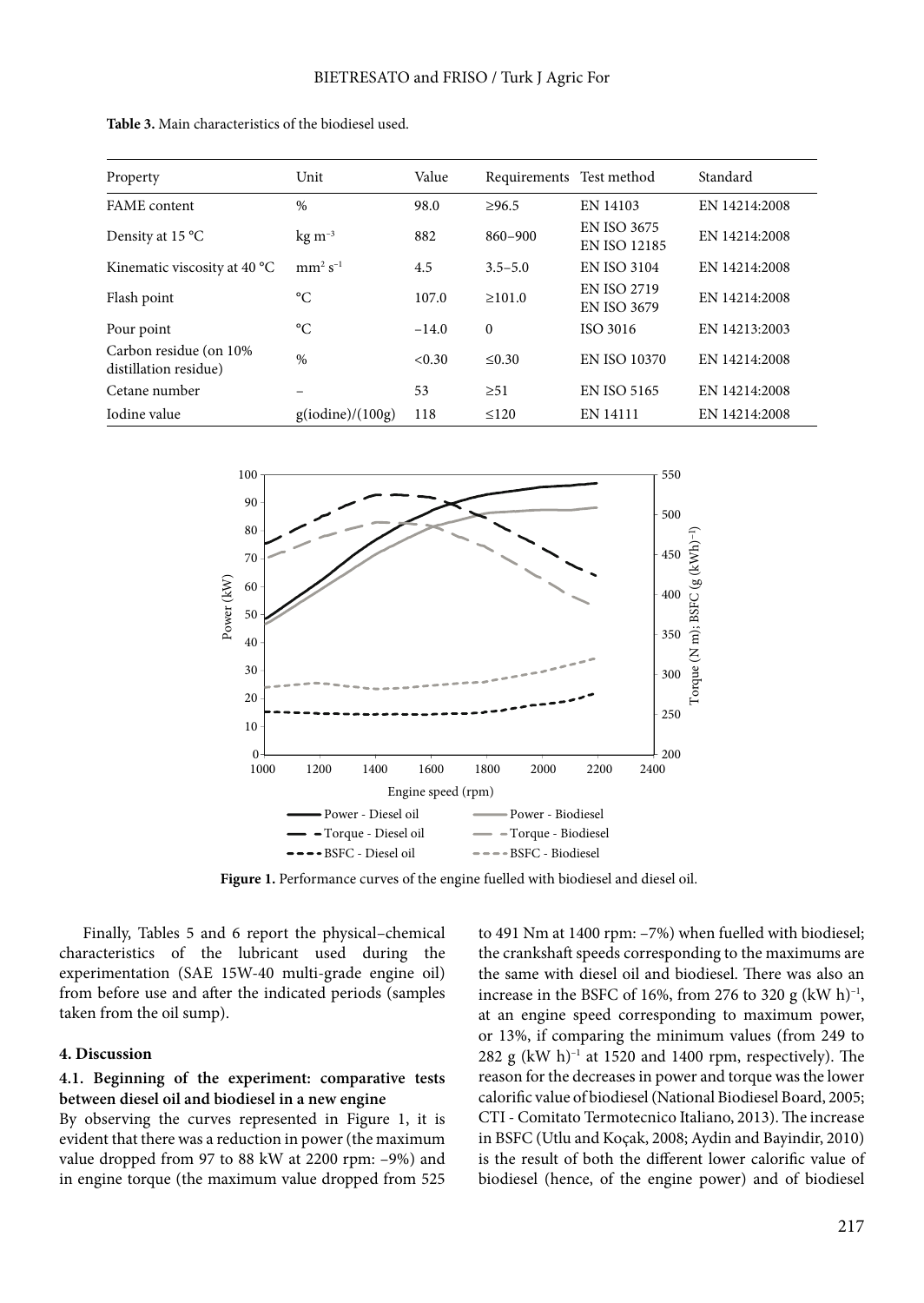

**Figure 2.** Smokiness of the same engine fuelled by diesel oil and biodiesel.

reduced inclination to evaporate compared to diesel oil (Szybist et al., 2007; Haşimoğlu et al., 2008), which is also the cause behind the longer delays in fuel ignition and the changes in the heat release rate and pressure curves (Xue et al., 2011). Figure 2 shows that a biodiesel-fuelled engine has a smokiness that is approximately half of the diesel-oilfuelled engine throughout its entire operative range, due to the higher oxygen content of biodiesel (Murillo et al., 2007).

# **4.2. Course of the experiment: field tests on the engine fuelled with pure biodiesel only**

In regards to the first operative period of the engine (4, 50, and 180 h; Figure 3), the measures showed slight increases in all the performance parameters throughout the engine operative range (particularly at 1550–2250 rpm), primarily due to a change in the environmental temperature that occurred in the period corresponding to reaching 50 and 180 h of operation for the engine (from winter to summer). The recorded temperature increase was approximately 30– 35 °C and had important repercussions on the biodiesel viscosity (Kerschbaum and Rinke, 2004; Bhale et al., 2009; Tesfa et al., 2010) and hence on the pulverization capability of the injection system on the biodiesel (Tesfa et al., 2010). More detail as follows:

• The maximum value of the power increased from 89 to 93 and 96 kW corresponding to +4% and +8% at engine speeds between 2070 and 2170 rpm, respectively.

• The maximum value of the torque increased from 488 to 499 and 508 Nm corresponding to +2% and +4% at a maximum torque engine speed shifting from 1410 to 1510 and 1620 rpm, respectively.

• The minimum BSFC decreased from 274 to 272 and 263 g (kW h)<sup>-1</sup> (-4%), with the corresponding engine speed unchanged (1370 rpm).

Figure 4 shows the performance curves recorded at 630 and 780 h compared with the curve at 4 h; based on the graph and the values in Table 4, if the performance of the



**Figure 3.** Performances of an engine fuelled with biodiesel after 4, 50, and 180 h of operation.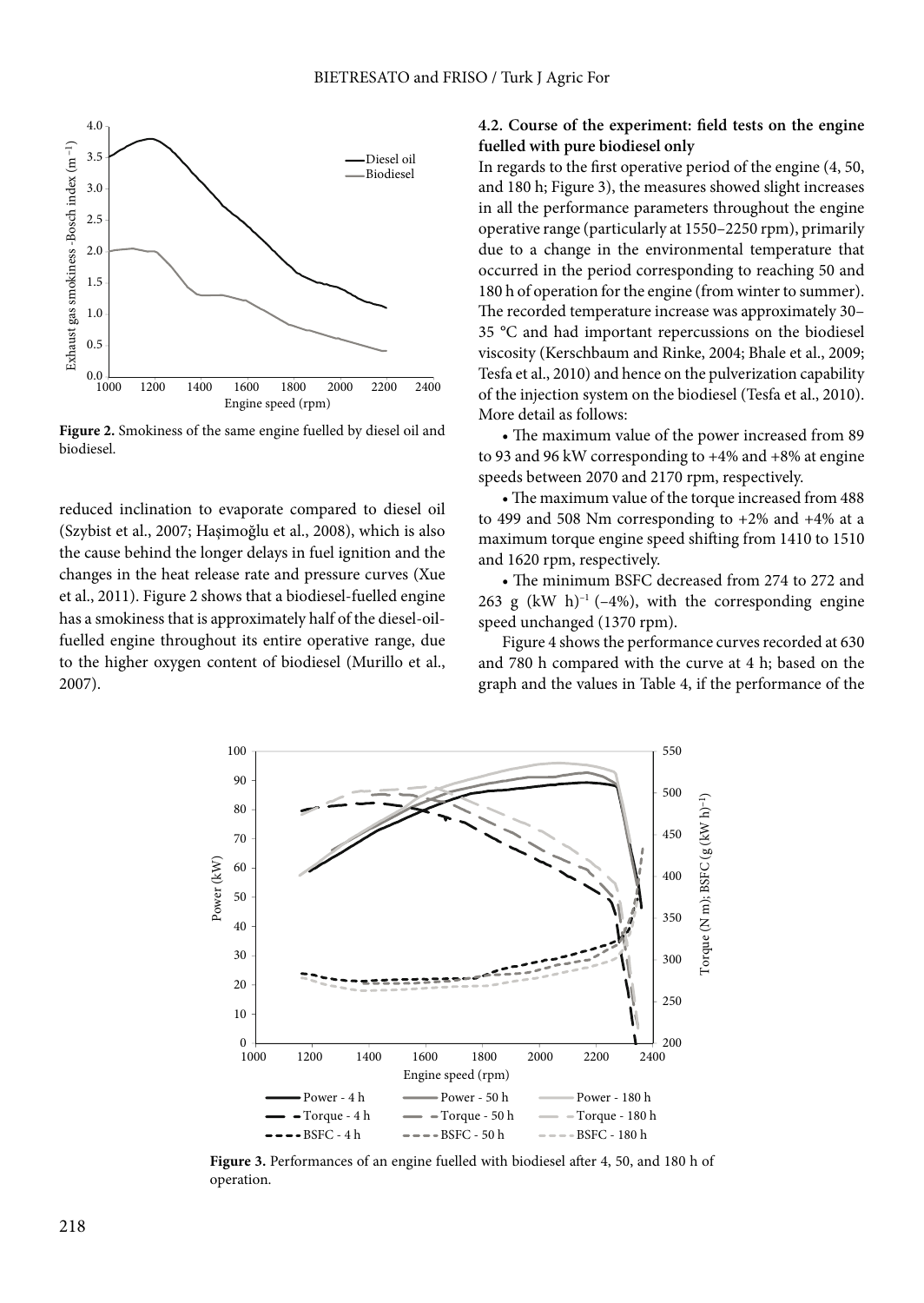

**Figure 4.** Engine performances fuelled by biodiesel after 4, 630, and 780 h of operation.

**Table 4.** Characteristics of the tested engine at different operative times; the percentage differences refer to the values at 4 h.

| Elapsed<br>operative<br>time(h) | Engine speed<br>(rpm) |            | Power<br>(kW)    |                       | Torque<br>(N <sub>m</sub> ) |                   | <b>BSFC</b><br>$(g (kW h)^{-1})$        |                  |
|---------------------------------|-----------------------|------------|------------------|-----------------------|-----------------------------|-------------------|-----------------------------------------|------------------|
|                                 | Max power             | Max torque | Maximum          | At max torque Maximum |                             |                   | At max power At max power At max torque |                  |
| $4$ (ref.)                      | 2170                  | 1410       | 89.3             | 72.3                  | 488.2                       | 393.5             | 310.8                                   | 275.3            |
| 50                              | 2170                  | 1510       | 92.7<br>$(+4%)$  | 78.7<br>$(+9%)$       | 498.7<br>$(+2%)$            | 408.6<br>$(+4%)$  | 299.6<br>$(-4%)$                        | 271.9<br>$(-1%)$ |
| 180                             | 2070                  | 1620       | 96.0<br>$(+8%)$  | 86.1<br>$(+19%)$      | 507.6<br>$(+4%)$            | 442.5<br>$(+12%)$ | 283.5<br>$(-9%)$                        | 273.2<br>$(-1%)$ |
| 630                             | 2210                  | 1400       | 87.7<br>$(-2%)$  | 72.8<br>$(+1%)$       | 497.0<br>$(+2%)$            | 379.6<br>$(-4%)$  | 319.1<br>$(+3%)$                        | 272.5<br>$(-1%)$ |
| 780                             | 2170                  | 1440       | 89.1<br>$(+0\%)$ | 76.7<br>$(+6%)$       | 508.3<br>$(+4%)$            | 392.3<br>$(+0\%)$ | 320.7<br>$(+3%)$                        | 266.7<br>$(-3%)$ |

engine at 4 h is used as a reference, the following can be observed:

• A substantial constancy of engine power (differences are within –2% for the maximum power, respectively 89, 88, and 89 kW at 2170–2210 rpm).

• A slight increase in maximum torque (from 488 Nm at 4 h to 497 and 508 Nm at 630 and 780 h, so +2% and +4%, respectively).

• A significant consistency in the BSFC throughout the entire engine operative range (percentage differences with opposite signs at the inquired engine speeds were between

 $-3\%$  and  $+3\%$ ) with the minimum value substantially unchanged (from 275 to 273 and 267 g (kW h) $^{-1}$ ,  $-1\%$  and –3%, respectively, at 1400–1440 rpm).

The tests performed at 630 and particularly at 780 h were performed at the end of the experiment, i.e. after an entire solar year with an ambient temperature extremely close to the temperature that occurred during the first test at 4 h (it was winter in both of these periods). This fact is responsible for the similitude of the biodiesel viscosity and the pulverization obtained by the injection system (Tesfa et al., 2010) and therefore of the substantial equality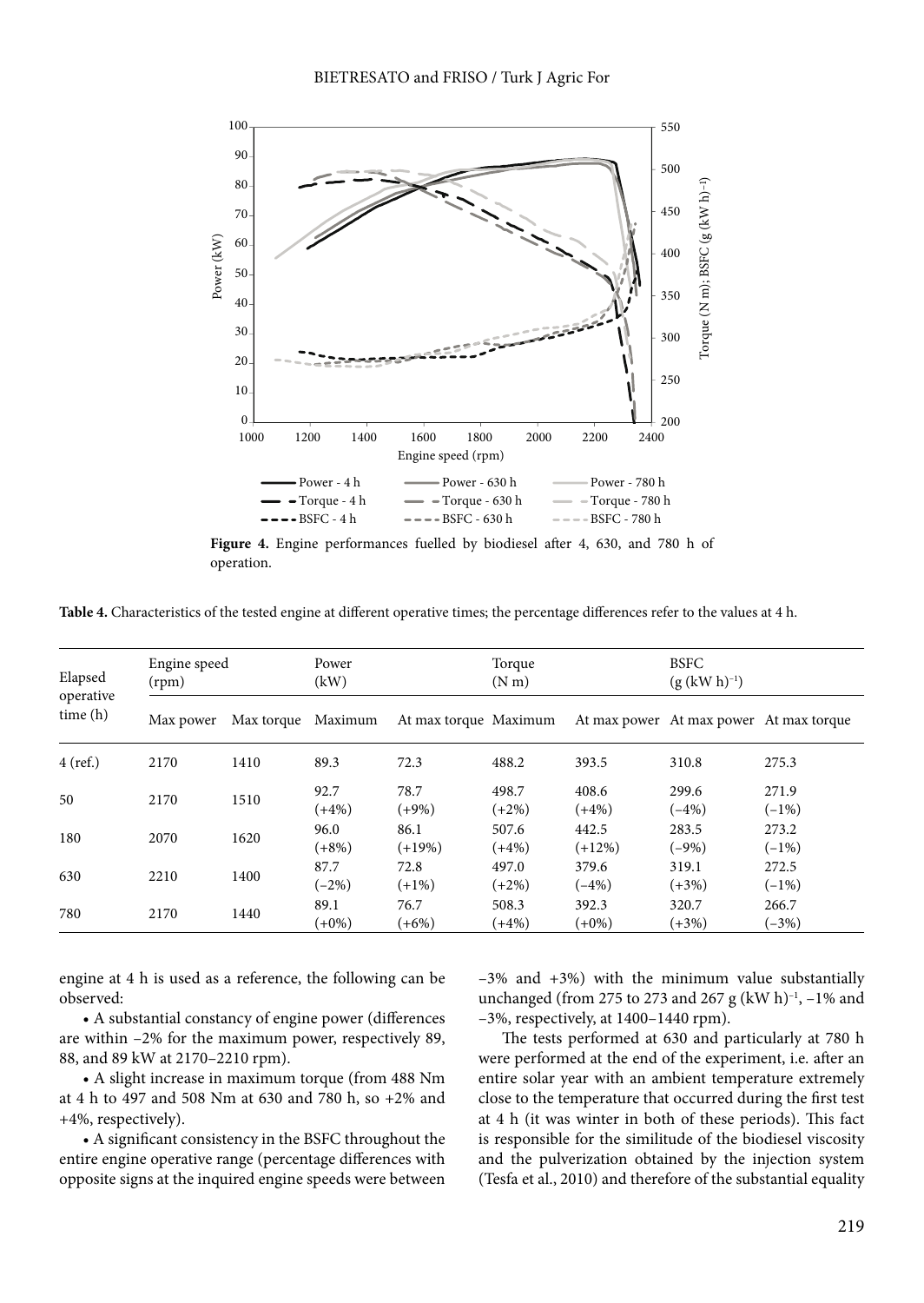| Type                              | Units              | Test method           | Lubricant hours (engine hours) |        |          |          |           |  |
|-----------------------------------|--------------------|-----------------------|--------------------------------|--------|----------|----------|-----------|--|
|                                   |                    |                       | New lubricant 60 (60)          |        | 120(180) | 260(440) | 190 (630) |  |
| Dynamic viscosity at 40 °C        | Pa s               |                       | 0.0946                         | 0.0469 | 0.0402   | 0.0445   | 0.0679    |  |
| Difference of viscosity at 40 °C  | $\%$               |                       |                                | *      | $-57.5$  | $-53.0$  | $-28.2$   |  |
| Dynamic viscosity at 100 °C       | Pa s               | ASTM D445             | 0.0127                         | 0.0079 | 0.0073   | 0.0071   | 0.0101    |  |
| Difference of viscosity at 100 °C | $\%$               |                       |                                | $\ast$ | $-42.6$  | $-43.9$  | $-20.6$   |  |
| Water                             |                    | ASTM D 322            | traces                         | traces | traces   | traces   | n.a.      |  |
| Dilution by biodiesel             |                    |                       |                                | 12.91  | 15.73    | 9.25     | n.a.      |  |
| Total sludge                      | $\frac{0}{0}$      | <b>FIAT 50523</b>     |                                | 0.20   | 0.42     | 10.09    | 1.90      |  |
| Deposit-forming sludge            |                    |                       |                                | 0.06   | 0.06     | 9.04     | 0.70      |  |
| Lacquers                          |                    |                       |                                | 0.04   | 0.06     | 8.76     | 1.20      |  |
| <b>TAN</b>                        |                    | ASTM D <sub>664</sub> | 2.44                           | 4.69   | 5.28     | 25.46    | 7.36      |  |
| <b>TBN</b>                        | $mg_{(KOH)}g^{-1}$ |                       | 10.00                          | 6.88   | 5.13     | 2.10     | 4.45      |  |

**Table 5.** Lubricant characteristics at different periods.

 $* =$  run-in lubricant, and n.a.  $=$  data not available.

**Table 6.** Lubricant characteristics at different periods.

|                                  |                              |         | Test method | Lubricant hours (engine hours) |       |          |          |           |  |
|----------------------------------|------------------------------|---------|-------------|--------------------------------|-------|----------|----------|-----------|--|
| Type                             |                              | Units   |             | New lubricant 60 (60)          |       | 120(180) | 260(440) | 190 (630) |  |
|                                  | Al                           |         |             |                                | 8     | 7        | none     | 5         |  |
|                                  | Cr                           |         |             |                                | 3     | 3        | none     | 2         |  |
|                                  | Fe                           |         |             |                                | 23    | 23       | 27       | 48        |  |
|                                  | Mn                           |         |             |                                | 3     | 1        | none     | none      |  |
| Metal particles in<br>suspension | $\rm Mo$                     | ppm     |             |                                | none  | none     | none     | none      |  |
|                                  | Pb                           |         |             |                                | 10    | 8        | 2239     | 470       |  |
|                                  | Cu                           |         |             |                                | 15    | 10       | 468      | 255       |  |
|                                  | Si                           |         |             |                                | 17    | 14       | 9        | 9         |  |
|                                  | Sn                           |         |             |                                | none  | none     | 10       | 3         |  |
|                                  | Large ( $>5 \mu m$ )         |         | Direct      |                                | 13.5  | 17.9     | 108.0    | 54.4      |  |
| Ferrography                      | Small $(<5 \mu m)$           |         |             |                                | 6.9   | 7.1      | 93.0     | 29.1      |  |
|                                  | Wear severity<br>index (WSI) | reading |             | 134.6                          | 270.0 | 3015.0   | 2112.6   |           |  |

 $* =$  run-in lubricant, and n.a.  $=$  data not available.

of the recorded engine performances. This is also the reason behind the worsened performances at 630 and 780 h compared with the performances obtained during the summer period (maximum power –5%, from 93 to 88 and 89 kW; BSFC +7%, from 300 to 320 and 321 g (kW h)<sup>-1</sup>).

Finally, from the values of Table 4 and by observing that the engine curve at 780 h is superimposed on the 4-h curve, we determined that the engine performances were substantially stable over time; therefore, a prolonged usage of biodiesel did not lead to significant changes in engine parameters.

# **4.3. Course of the experiment: periodic analyses of the engine lubricant**

Observing the values reported in Tables 5 and 6, the following can be affirmed: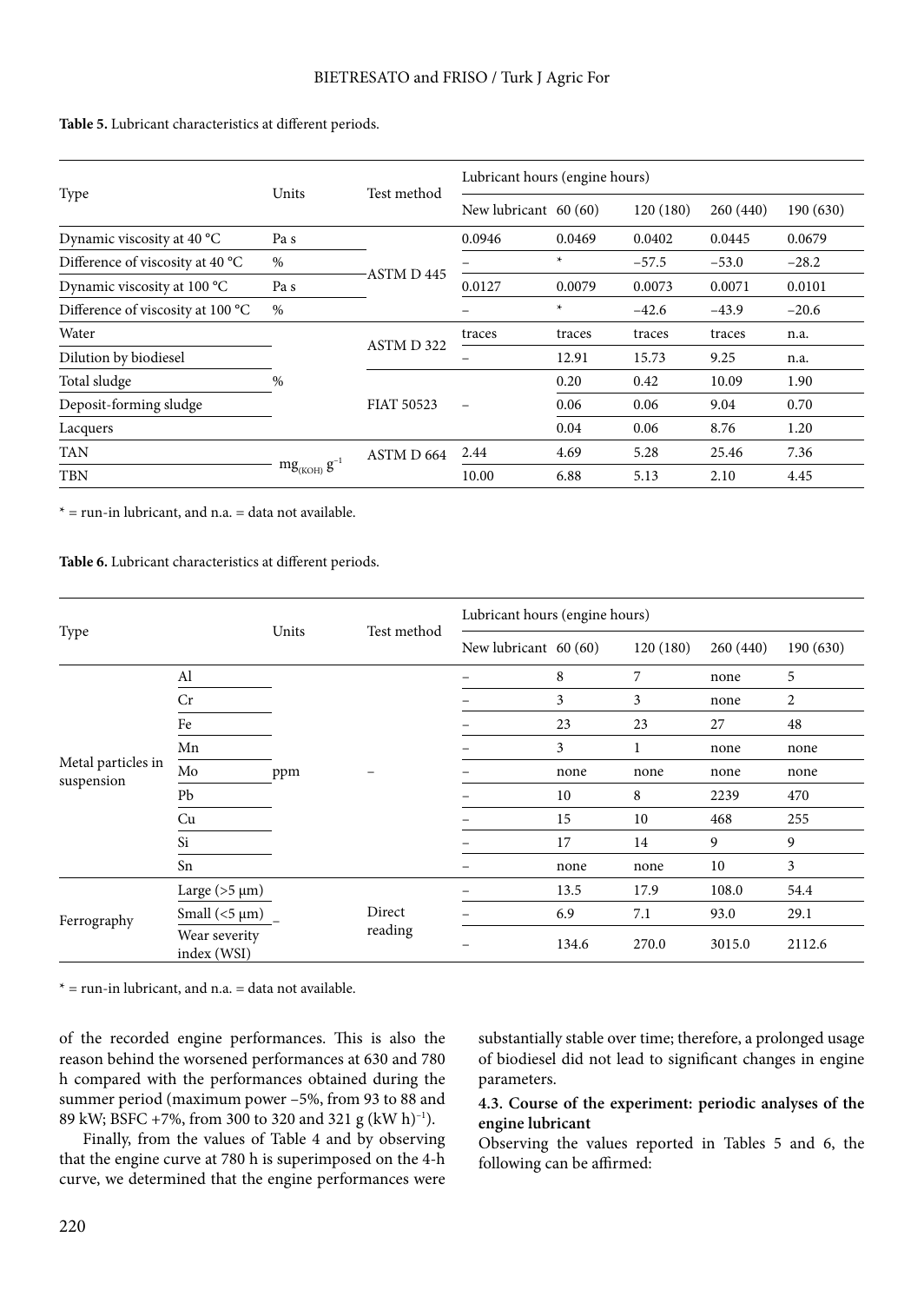• With respect to the new lubricant, a clear reduction in viscosity was found in all samples, contrary to what is normally observed with diesel oil; this phenomenon can be ascribed to the dilution of the lubricant operated by the biodiesel (the higher viscosity and consequent worse pulverization of this fuel resulted in more droplets arriving on the combustion chamber walls, where they are intercepted by the oil-scraper piston ring).

• The total and deposit-forming sludge and the lacquerlike coatings, which give an indication of the thermaloxidative degradation of the lubricant, did not increase excessively, apart from the sample taken at 440 h; however, the engine manufacturer considers up to 4% of total sludge and 0.6%–0.8% of lacquers acceptable, and therefore these values are of no concern.

• The total basicity number (TBN), which expresses the capability of the lubricant to neutralize the acid compounds generated by combustion and lubricant degradation, normally reduces with operation time; this phenomenon was observable in this experiment. TBN values of the used lubricant are considered acceptable if greater than half the value of a new product; therefore, the samples taken at 440 and 630 h of operation have an excessively reduced index value.

• The total acidity number (TAN) provides an indication of the amount of acid products formed as a result of the lubricant degradation and can also be nonzero in new lubricants, as in the present case, due to the presence of additives and acid compounds in the mineral base; a lubricant should be changed when the TAN value exceeds the residual TBN value. In particular, the high TAN value of the 440-h sample together with the high sludge and lacquer values of the same sample indicate a strong degradation of the lubricant.

• The metals subjected to wear (in particular, copper and lead used for the bearings) reached particularly high values in the samples taken at 440 and 630 h. The wear values obtained for lead and copper must be considered a consequence of low viscosity (and of the consequent problem related to the lubricant film formation) and also of an acidic attack to these metals related to high TAN oil values.

• A direct-read ferrographic analysis showed high values of the wear severity index (WSI) for the aforementioned 440-h and 630-h samples, and hence of the wear in the parts in contact with relative motion.

# **4.4. End of the experiment: analysis of the mechanical components of the engine**

At the end of the 780-h test, the engine was disassembled and all of its components were carefully analyzed in a specialized laboratory. In particular, from this analysis, the following emerged:

• The valves, cylinders, and pistons were in good condition with regard to carbon deposits; however, the pistons presented a particularly thick lacquer-like coating.

• The rod bearings showed clear, although acceptable, traces of mechanical damage; this phenomenon is likely due to the reduced lubricating characteristics of the lubricant diluted by the biodiesel.

• Several components of the engine presented various types of deposits (sludgy and nonsludgy).

• A notable amount of sludge was present on the base of one of the 2 lubricant filters even though it did not cause any malfunction to the system. During the experiment, other components of the fuel system (water separator and fuel filter) were substituted and analyzed and did not manifest any problem due to the use of biodiesel.

# **4.5. Final comments**

To investigate the medium- and long-term effects of pure biodiesel on the operation and on the components of an agricultural tractor, a series of tests were performed over 780 h (characteristic curves recordings, chemical–physical analyses of the lubricant, and visual inspection of engine components).

The use of biodiesel in a compression-ignition engine causes an expectable decrease in the engine performance compared with the same system fuelled by diesel oil (–9% of maximum power and +13% of minimum BSFC) due to the chemical differences in the molecular structure of these 2 fuels.

Notwithstanding this fact, biodiesel proved to be suitable for fuelling this type of engine for an extended period because it does not cause any decrease in performance over time. In fact, after 780 h, the tests showed no reduction in the maximum engine power and even a slight increase in the maximum torque (+3%).

The analyses on the lubricating oil showed a progressive reduction in the lubricant viscosity caused by a dilution operated by biodiesel, likely responsible for the observed increase in the amount of wear particles, lacquers, and sludge after 440 h (evidenced by TAN, TBN, and WSI values).

The complete disassembly of the engine at the end of the experiment allowed the observation that the valves and cylinders were in perfect condition, even if there was slight wear on the crankshaft bearings, some accumulation of lacquer and carbon on the pistons, and large amounts of sludge on different parts; all of these indicators were normal and comparable with a prolonged use of diesel oil in similar engines.

In conclusion, the results from these analyses demonstrated that the use of pure biodiesel as a fuel in a standard engine gives no particular technical problem either to the engine itself or the motor oil as long as the oil is changed every 100 h (during the test it was changed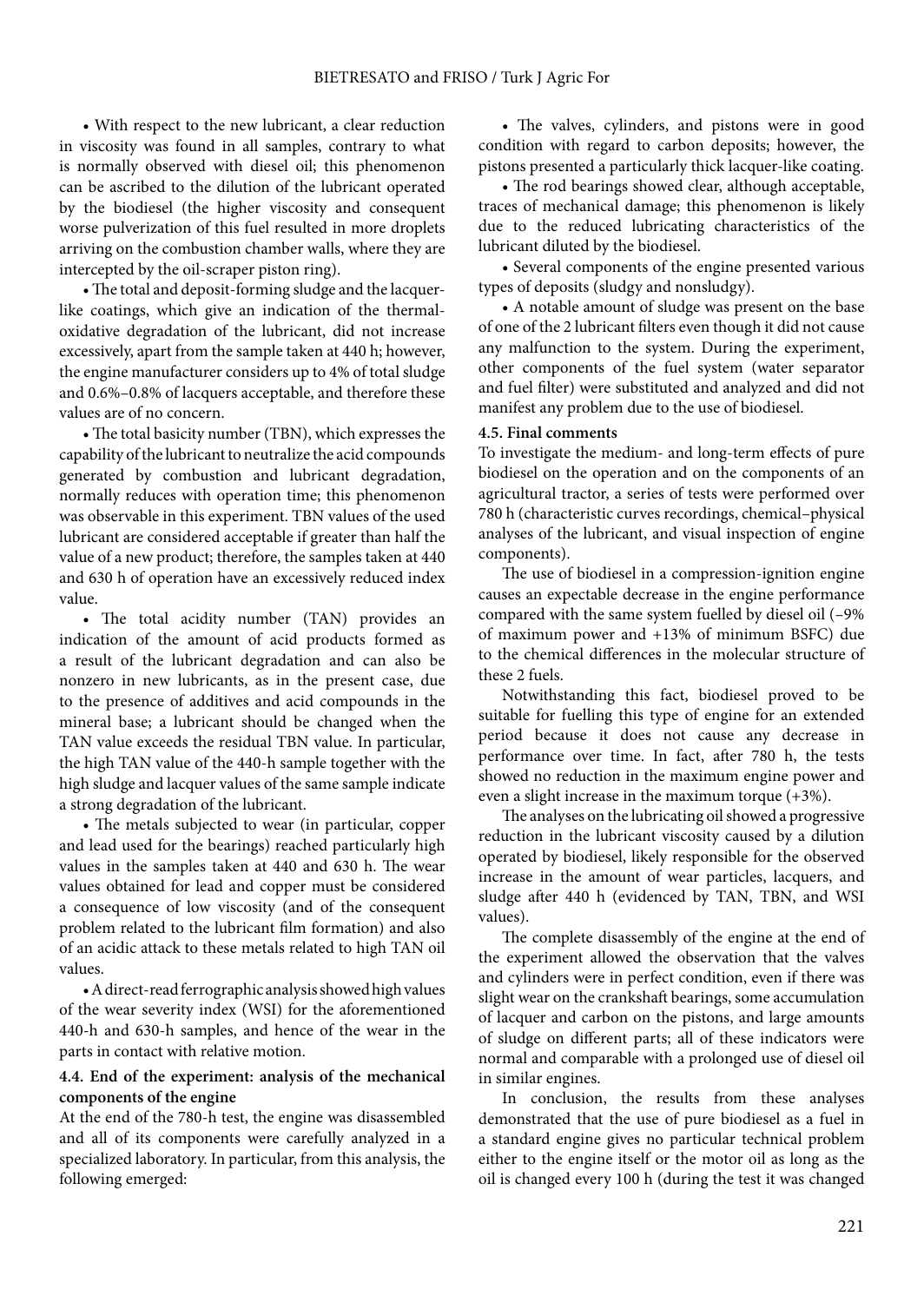approximately every 200 h of operation, which is the time interval suggested by the tractor manufacturer when the engine is fuelled by diesel oil). The power changes are completely negligible and imperceptible during normal operation of such a tractor. Biodiesel can therefore be an effective substitute for traditional diesel oil. The environmental benefits derived from the use of this fuel, which are well known in the literature, are balanced by the increase in the maintenance costs

#### **References**

- [Ahmadi I \(2013\). Development of a tractor dynamic stability index](journals.tubitak.gov.tr/agriculture/issues/tar-13-37-2/tar-37-2-10-1103-19.pdf) [calculator utilizing some tractor specifications. Turk J Agric](journals.tubitak.gov.tr/agriculture/issues/tar-13-37-2/tar-37-2-10-1103-19.pdf) [For 37: 203–211.](journals.tubitak.gov.tr/agriculture/issues/tar-13-37-2/tar-37-2-10-1103-19.pdf)
- [Alptekin E, Canakci M \(2008\). Determination of the density and](http://dx.doi.org/10.1016/j.renene.2008.02.020) [the viscosities of biodiesel–diesel fuel blends. Renew Energ 33:](http://dx.doi.org/10.1016/j.renene.2008.02.020) [2623–2630.](http://dx.doi.org/10.1016/j.renene.2008.02.020)
- Altun S (2011). Performance and exhaust emissions of a DI diesel engine fueled with waste cooking oil and inedible animal tallow methyl esters. Turk J Eng Env Sci 35: 107–114.
- [Aybek A, Başer E, Arslan S, Üçgül M \(2011\). Determination of](journals.tubitak.gov.tr/agriculture/issues/tar-11-35-2/tar-35-2-1-0907-242.pdf) [the effect of biodiesel use on power take-off performance](journals.tubitak.gov.tr/agriculture/issues/tar-11-35-2/tar-35-2-1-0907-242.pdf) [characteristics of an agricultural tractor in a test laboratory.](journals.tubitak.gov.tr/agriculture/issues/tar-11-35-2/tar-35-2-1-0907-242.pdf) [Turk J Agric For 35: 103–113.](journals.tubitak.gov.tr/agriculture/issues/tar-11-35-2/tar-35-2-1-0907-242.pdf)
- [Aydin H, Bayindir H \(2010\). Performance and emission analysis of](http://dx.doi.org/10.1016/j.renene.2009.08.009) [cottonseed oil methyl ester in a diesel engine. Renew Energ 35:](http://dx.doi.org/10.1016/j.renene.2009.08.009) [588–592.](http://dx.doi.org/10.1016/j.renene.2009.08.009)
- [Barnwal BK, Sharma MP \(2005\). Prospects of biodiesel production](http://dx.doi.org/10.1016/j.rser.2004.05.007) [from vegetable oils in India. Renew Sust Energ Rev 9: 363–378.](http://dx.doi.org/10.1016/j.rser.2004.05.007)
- [Bhale PV, Deshpande NV, Thombre SB \(2009\). Improving the low](http://dx.doi.org/10.1016/j.renene.2008.04.037) [temperature properties of biodiesel fuel. Renew Energ 34:](http://dx.doi.org/10.1016/j.renene.2008.04.037) [794–800.](http://dx.doi.org/10.1016/j.renene.2008.04.037)
- [Bietresato M, Friso D, Sartori L \(2012\). Assessment of the efficiency](http://dx.doi.org/10.1016/j.biosystemseng.2012.03.009) [of tractor transmissions using acceleration tests. Biosyst Eng](http://dx.doi.org/10.1016/j.biosystemseng.2012.03.009) [112: 171–180.](http://dx.doi.org/10.1016/j.biosystemseng.2012.03.009)
- [Bozbas K \(2008\). Biodiesel as an alternative motor fuel: production](http://dx.doi.org/10.1016/j.rser.2005.06.001) [and policies in the European Union. Renew Sust Energ Rev 12:](http://dx.doi.org/10.1016/j.rser.2005.06.001) [542–552.](http://dx.doi.org/10.1016/j.rser.2005.06.001)
- [Chase CL, Peterson CL, Lowe GA, Mann P, Smith JA, Kado NY](http://dx.doi.org/10.4271/2000-01-2647) [\(2000\). A 322,000 kilometer \(200,000 mile\) over the road test](http://dx.doi.org/10.4271/2000-01-2647) [with HySEE biodiesel in a heavy duty truck. SAE Technical](http://dx.doi.org/10.4271/2000-01-2647) [Paper 2000-01-2647.](http://dx.doi.org/10.4271/2000-01-2647)
- CTI Comitato Termotecnico Italiano (2013). Biocombustibili liquidi – caratteristiche [Liquid biofuels – characteristics]. Available Online. http://www.cti2000.it/biodiesel/index. php?contid=23&nm=3&sm=32.
- [Dorado M \(2003\). Exhaust emissions from a diesel engine fueled](http://dx.doi.org/10.1016/S0016-2361(03)00034-6) [with transesterified waste olive oil. Fuel 82: 1311–1315.](http://dx.doi.org/10.1016/S0016-2361(03)00034-6)
- [Fazal MA, Haseeb ASMA, Masjuki HH \(2011\). Biodiesel feasibility](http://dx.doi.org/10.1016/j.rser.2010.10.004) [study: an evaluation of material compatibility; performance;](http://dx.doi.org/10.1016/j.rser.2010.10.004) [emission and engine durability. Renew Sust Energ Rev 15:](http://dx.doi.org/10.1016/j.rser.2010.10.004) [1314–1324.](http://dx.doi.org/10.1016/j.rser.2010.10.004)

due to reducing the lubricant substitution time interval by half. Therefore, apart from the technical feasibility, which was evaluated here, the framework emerging from this article is complex and definitely deserves careful evaluation by farmers before they change the fuel in their tractors.

#### **Acknowledgment**

The authors wish to thank Dr Alessandro Belli.

- Fosseen Manufacturing & Development (1995). 1000 h durability testing DDC 6V-92TA DDEC II engine. Final Report to National Biodiesel Board, Contract No. 214-1.
- Gonzales Prieto LE, Sorichetti PA, Romano SD (2008). Electric properties of biodiesel in the range from 20Hz to 20MHz. Comparison with diesel fossil fuel. Int J Hydrogen Energ 33: 3531–3537.
- [Graboski MS, McCormick RL \(1998\). Combustion of fat and vegetable](http://dx.doi.org/10.1016/S0360-1285(97)00034-8) [oil derived fuels in diesel engines. Prog Energ Combust 24: 125–](http://dx.doi.org/10.1016/S0360-1285(97)00034-8) [164.](http://dx.doi.org/10.1016/S0360-1285(97)00034-8)
- [Haseeb ASMA, Masjuki HH, Siang CT, Fazal MA \(2010\). Compatibility](http://dx.doi.org/10.1016/j.renene.2010.03.011) [of elastomers in palm biodiesel. Renew Energ 35: 2356–2361.](http://dx.doi.org/10.1016/j.renene.2010.03.011)
- [Haşimoğlu C, Ciniviz M, Özsert İ, İçingür Y, Parlak A, Sahir Salman M](http://dx.doi.org/10.1016/j.renene.2007.08.002) [\(2008\). Performance characteristics of a low heat rejection diesel](http://dx.doi.org/10.1016/j.renene.2007.08.002) [engine operating with biodiesel. Renew Energ 33: 1709–1715.](http://dx.doi.org/10.1016/j.renene.2007.08.002)
- [Jain S, Sharma MP \(2010a\). Prospects of biodiesel from Jatropha in](http://dx.doi.org/10.1016/j.rser.2009.10.005) [India: a review. Renew Sust Energ Rev 14: 763–771.](http://dx.doi.org/10.1016/j.rser.2009.10.005)
- [Jain S, Sharma MP \(2010b\). Stability of biodiesel and its blends: a](http://dx.doi.org/10.1016/j.rser.2009.10.011) [review. Renew Sust Energ Rev 14: 667–678.](http://dx.doi.org/10.1016/j.rser.2009.10.011)
- [Janaun J, Ellis N \(2010\). Perspectives on biodiesel as a sustainable fuel.](http://dx.doi.org/10.1016/j.rser.2009.12.011) [Renew Sust Energ Rev 14: 1312–1320.](http://dx.doi.org/10.1016/j.rser.2009.12.011)
- [Joshi RM, Pegg MJ \(2007\). Flow properties of biodiesel fuel blends at](http://dx.doi.org/10.1016/j.fuel.2006.06.005) [low temperatures. Fuel 86: 143–151.](http://dx.doi.org/10.1016/j.fuel.2006.06.005)
- [Karonis D, Anastopoulos G, Zannikos F, Stournas S, Lois E \(2009\).](http://dx.doi.org/10.4271/2009-01-1788) [Determination of physiochemical properties of fatty acid ethyl](http://dx.doi.org/10.4271/2009-01-1788) [esters \(FAEE\) – diesel fuel blends. SAE Technical Paper 2009-](http://dx.doi.org/10.4271/2009-01-1788) [01-1788.](http://dx.doi.org/10.4271/2009-01-1788)
- Kearney T, Benton J (2002). Final Report: Air Force Biodiesel Demonstration Program at Scott Air Force Base. Scott AFB, IL, USA: Air Mobility Command Headquarters.
- [Kerschbaum S, Rinke G \(2004\). Measurement of the temperature](http://dx.doi.org/10.1016/j.fuel.2003.08.001) [dependent viscosity of biodiesel fuels. Fuel 83: 287–291.](http://dx.doi.org/10.1016/j.fuel.2003.08.001)
- [Khan SA, Hussain MZ, Prasad S, Banerjee UC \(2009\). Prospects of](http://dx.doi.org/10.1016/j.rser.2009.04.005) [biodiesel production from microalgae in India. Renew Sust](http://dx.doi.org/10.1016/j.rser.2009.04.005) [Energ Rev 13: 2361–2372.](http://dx.doi.org/10.1016/j.rser.2009.04.005)
- [Kinast JA \(2003\). Production of Biodiesels from Multiple Feedstocks](http://dx.doi.org/10.2172/15003582) [and Properties of Biodiesels and Biodiesel/Diesel Blends, SR-](http://dx.doi.org/10.2172/15003582)[510-31460. Golden, CO, USA: National Renewable Energy](http://dx.doi.org/10.2172/15003582) [Laboratory.](http://dx.doi.org/10.2172/15003582)